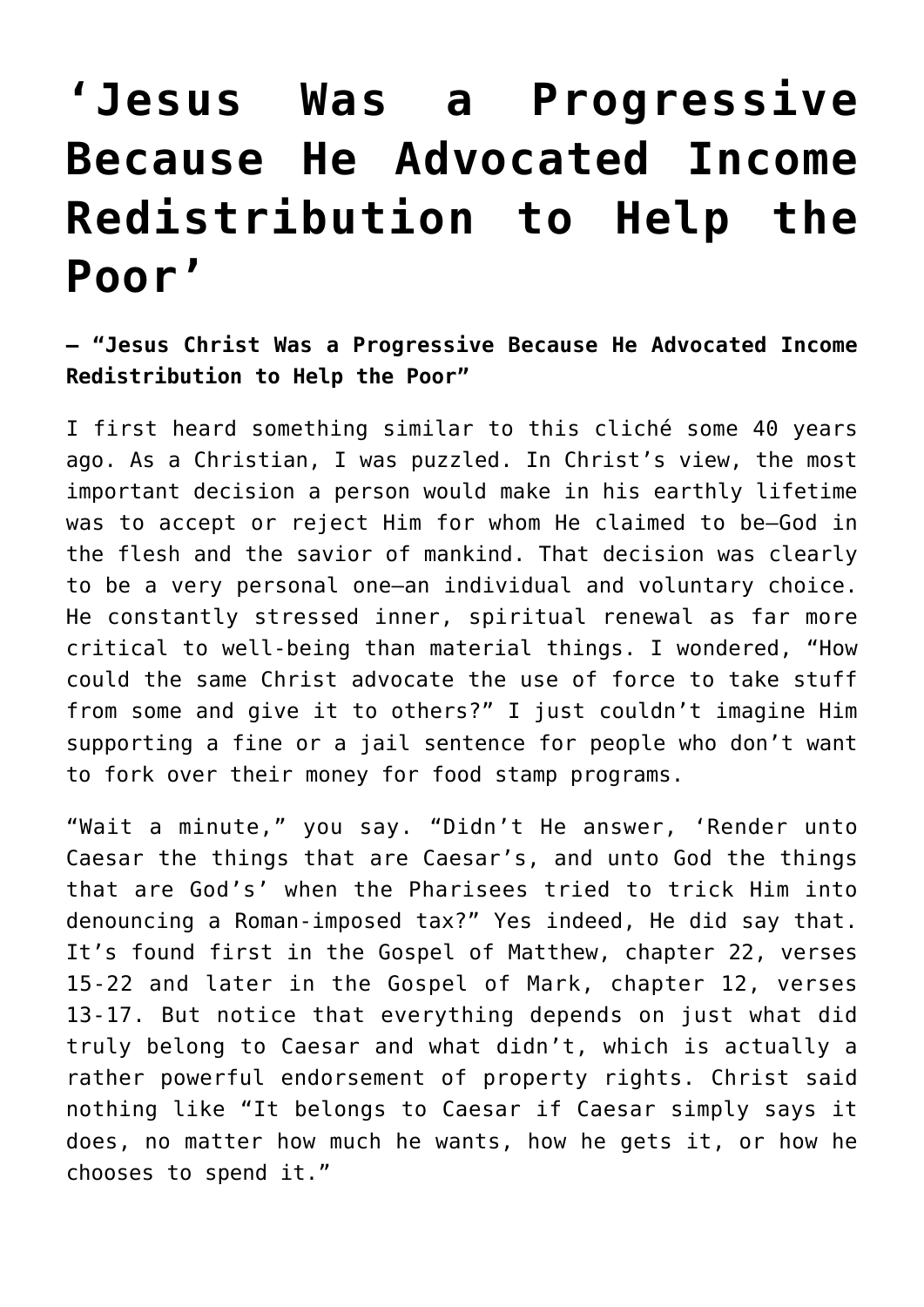The fact is, one can scour the Scriptures with a fine-tooth comb and find nary a word from Christ that endorses the forcible redistribution of wealth by political authorities. None, period.

"But didn't Christ say he came to uphold the law?" you ask. Yes, in Matthew 5: 17-20, he declares, "Do not think that I have come to abolish the Law or the Prophets; I have not come to abolish them but to fulfill them." In Luke 24: 44, He clarifies this when he says "…[A]ll things must be fulfilled which were written in the law of Moses, and in the prophets, and in the psalms, concerning me." He was not saying, "Whatever laws the government passes, I'm all for." He was speaking specifically of the Mosaic Law (primarily the Ten Commandments) and the prophecies of His own coming.

Consider the 8<sup>th</sup> of the Ten Commandments: "You shall not steal." Note the period after the word "steal." This admonition does not read, "You shall not steal unless the other guy has more than you do" or "You shall not steal unless you're absolutely positive you can spend it better than the guy who earned it." Nor does it say, "You shall not steal but it's OK to hire someone *else*, like a politician, to do it for you."

In case people were still tempted to steal, the  $10^{th}$ Commandment is aimed at nipping in the bud one of the principal motives for stealing (and for redistribution): "You shall not covet." In other words, if it's not yours, keep your fingers off of it.

In Luke 12: 13-15, Christ is confronted with a redistribution request. A man with a grievance approaches him and demands, "Master, speak to my brother and make him divide the inheritance with me." The Son of God, the same man who wrought miraculous healings and calmed the waves, replies thusly: "*Man, who made me a judge or divider over you?* Take heed and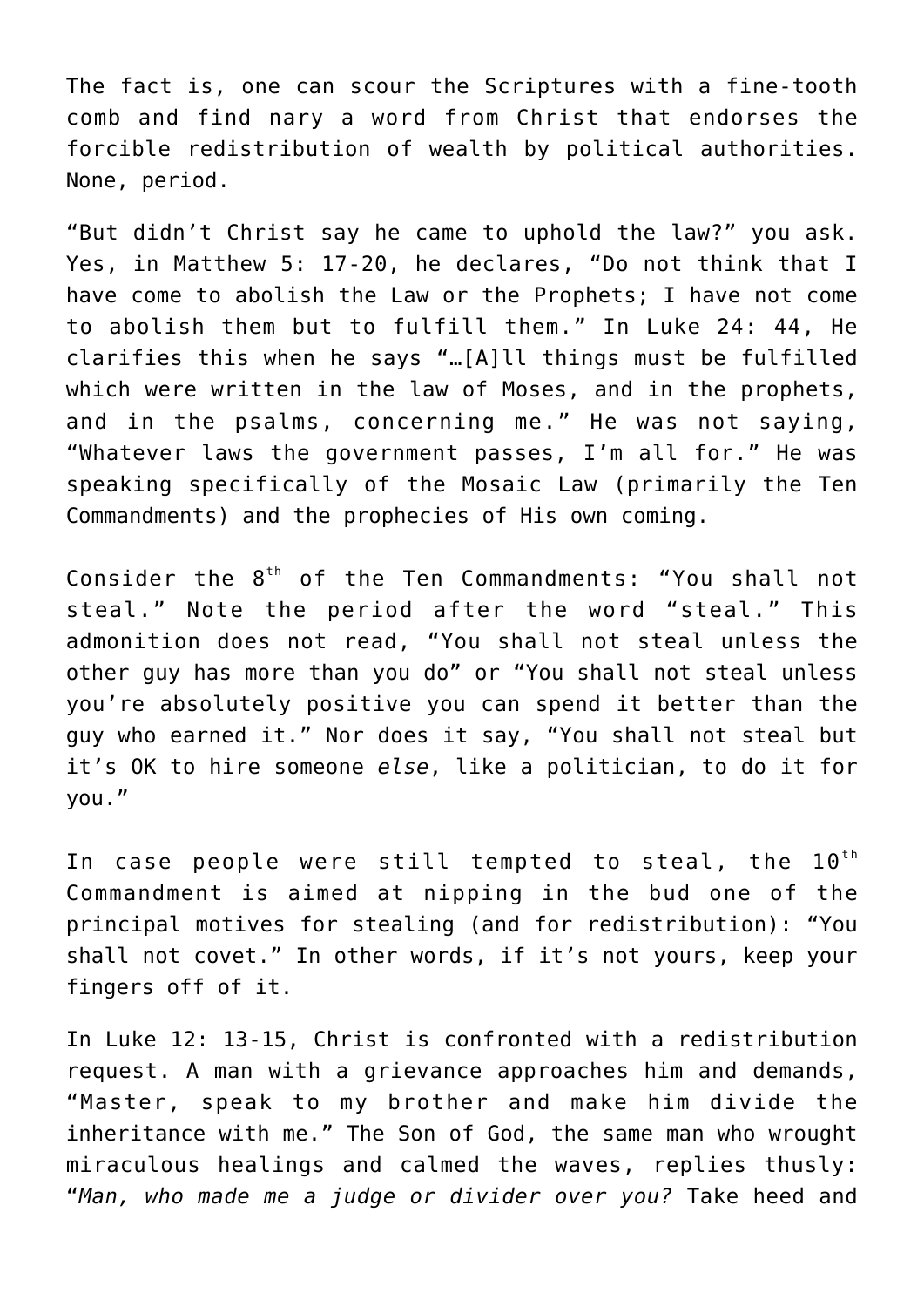beware of covetousness, for a man's wealth does not consist of the material abundance he possesses." Wow! He could have equalized the wealth between two men with a wave of His hand but he chose to denounce envy instead.

"What about the story of the Good Samaritan? Doesn't that make a case for government welfare programs, if not outright redistribution?" you inquire. The answer is an emphatic NO!" Consider the details of the story, as recorded in Luke 10: 29-37: A traveler comes upon a man at the side of a road. The man had been beaten and robbed and left half-dead. What did the traveler do? He helped the man himself, on the spot, with his own resources. He did not say, "Write a letter to the emperor" or "Go see your social worker" and walk on. If he had done that, he would more likely be known today as the "Good*for-nothing* Samaritan," if he was remembered at all.

What about the reference, in the Book of Acts, to the early Christians selling their worldly goods and sharing communally in the proceeds? That sounds like a progressive utopia. On closer inspection, however, it turns out that those early Christians did not sell everything they had and were not commanded or expected to do so. They continued to meet in their own private homes, for example. In his contributing chapter to the 2014 book, "For the Least of These: A Biblical Answer to Poverty," Art Lindsley of the Institute for Faith, Work and Economics writes,

Again, in this passage from Acts, there is no mention of the state at all. These early believers contributed their goods freely, without coercion, voluntarily. Elsewhere in Scripture we see that Christians are even instructed to give in just this manner, freely, for "God loves a cheerful giver" (2 Corinthians 9:7). There is plenty of indication that private property rights were still in effect….

It may disappoint progressives to learn that Christ's words and deeds repeatedly upheld such critically-important,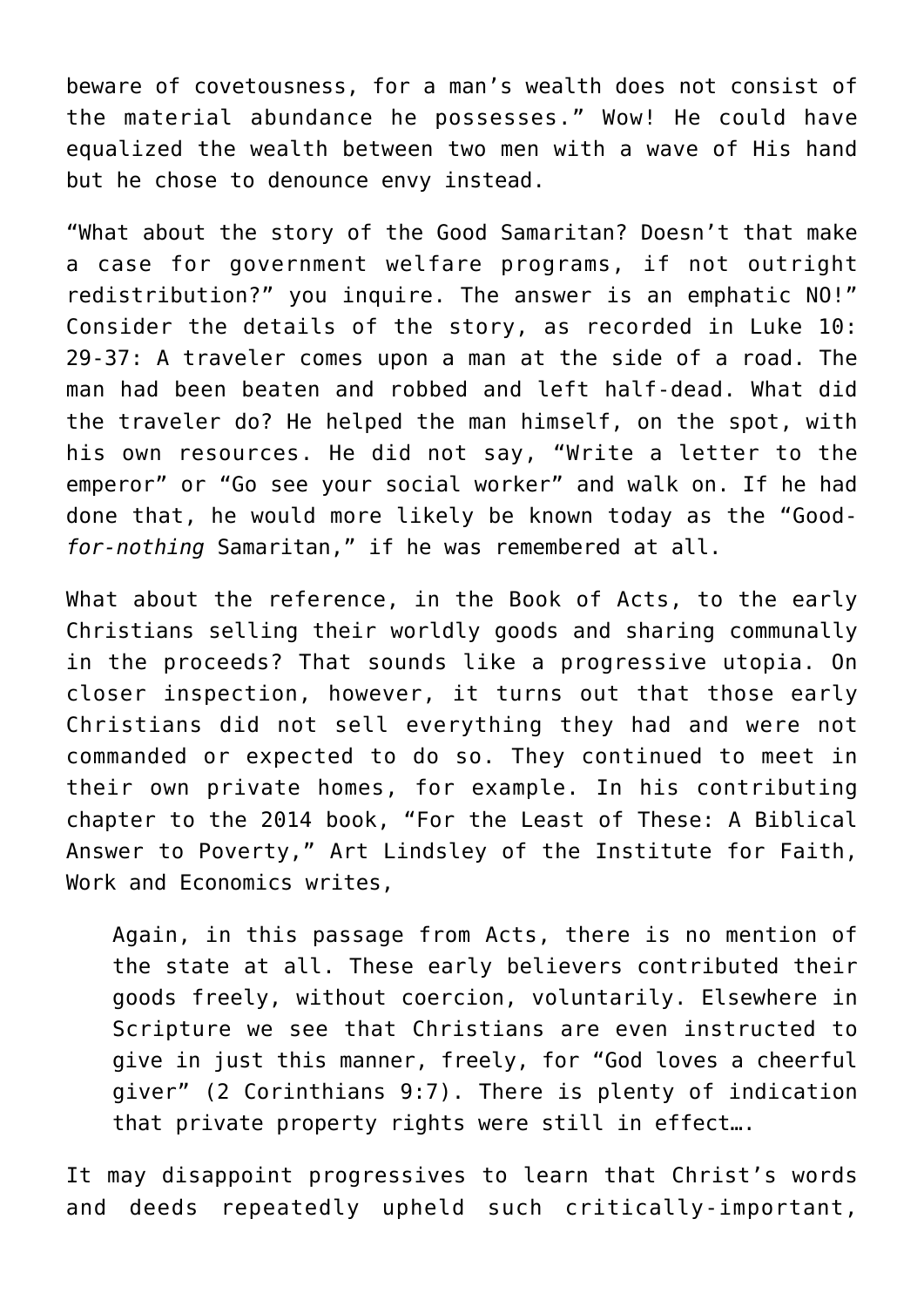capitalist virtues as contract, profit and private property. For example, consider His "Parable of the Talents" (see one of the recommended readings below). Of several men in the story, the one who takes his money and buries it is reprimanded while the one who invests and generates the largest return is applauded and rewarded.

Though not central to the story, good lessons in supply-anddemand as well as the sanctity of contract are apparent in Christ's "Parable of the Workers in the Vineyard." A landowner offers a wage to attract workers for a day of urgent work picking grapes. Near the end of the day, he realizes he has to quickly hire more and to get them, he offers for an hour of work what he previously had offered to pay the first workers for the whole day. When one of those who worked all day complained, the landowner answered, "I am not being unfair to you, friend. Didn't you agree to work for a denarius? Take your pay and go. I want to give the one who was hired last the same as I gave you. Don't I have the right to do what I want with my own money? Or are you envious because I am generous?"

The well-known "Golden Rule" comes from the lips of Christ Himself, in Matthew 7:12. "So in everything, **do unto others what you would have them do unto you**, for this sums up the Law and the Prophets." In Matthew 19:18, Christ says, "…**love your neighbor as yourself**." Nowhere does He even remotely suggest that we should dislike a neighbor because of his wealth or seek to take that wealth from him. If you don't want your property confiscated (and most people don't, and wouldn't need a thief in order to part with it anyway), then clearly you're not supposed to confiscate somebody else's.

Christian doctrine cautions against greed. So does present-day economist Thomas Sowell: "I have never understood why it is 'greed' to want to keep the money you have earned but *not* greed to want to take somebody else's money." Using the power of government to grab another person's property isn't exactly altruistic. Christ never even implied that accumulating wealth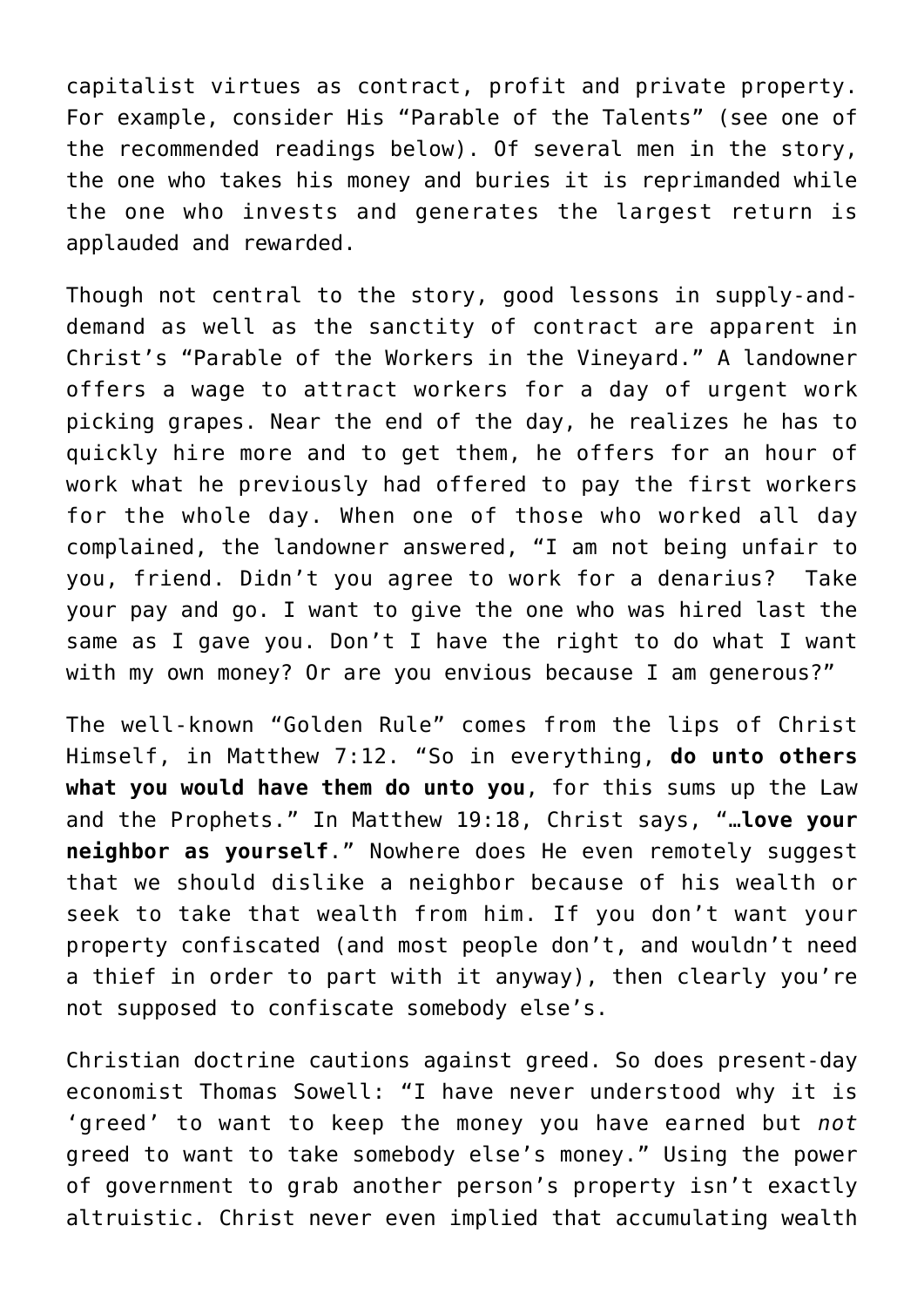through peaceful commerce was in any way wrong; He simply implored people to not allow wealth to rule them or corrupt their character. That's why His greatest apostle, Paul, didn't say money was evil in the famous reference in 1 Timothy 6:10. Here's what Paul actually said: "For *the love* of money is a root of all kinds of evil. Some people, eager for money, have wandered from the faith and pierced themselves with many griefs." Indeed, progressives themselves have not selflessly abandoned money, for it is *other people's* money, especially that of "the rich," that they're always clamoring for.

In Matthew 19:23, Christ says, "Truly I tell you, it will be hard for a rich person to get into the kingdom of heaven." A progressive might say, "Eureka! There it is! He doesn't like rich people" and then stretch the remark beyond recognition to justify just about any rob-Peter-to-pay-Paul scheme that comes down the pike. But this admonition is entirely consistent with everything else Christ says. It's not a call to envy the rich, to take from the rich or to give "free" cell phones to the poor. It's a call to character. It's an observation that some people let their wealth rule them, rather than the other way around. It's a warning about temptations (which come in many forms, not just material wealth). Haven't we all noticed that among the rich, as is equally true among the poor, you have both good and bad people? Haven't we all seen some rich celebrities corrupted by their fame and fortune, while others among the rich live perfectly upstanding lives? Haven't we all seen some poor people who allow their poverty to demoralize and enervate them, while others among the poor view it as an incentive to improve?

In Christ's teachings and in many other parts of the New Testament, Christians—indeed, all people—are advised to be of "generous spirit," to care for one's family, to help the poor, to assist widows and orphans, to exhibit kindness and to maintain the highest character. How all that gets translated into the dirty business of coercive, vote-buying, politically-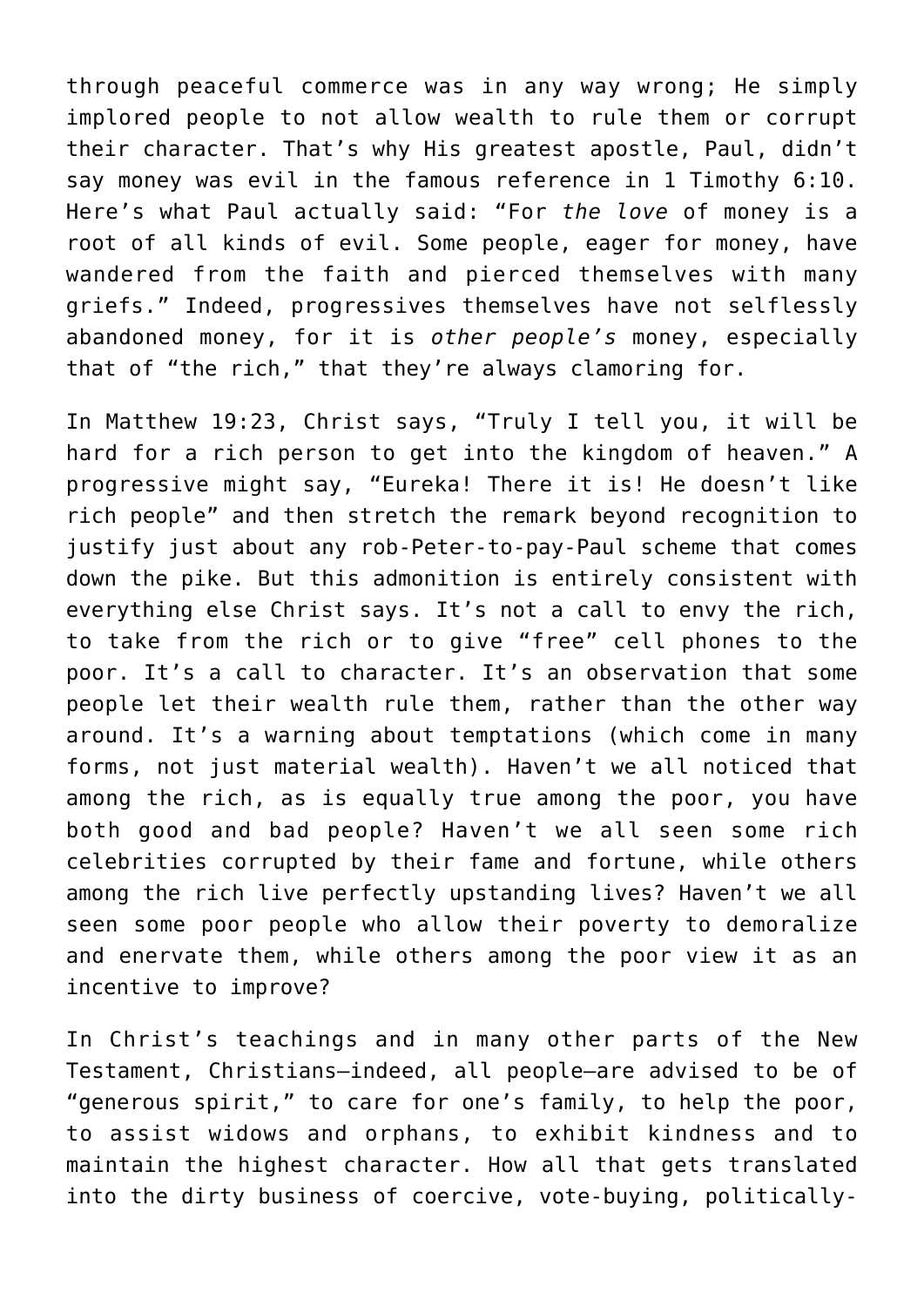driven redistribution schemes is a problem for prevaricators with agendas. It's not a problem for scholars of what the Bible actually says and doesn't say.

Search your conscience. Consider the evidence. Be mindful of facts. And ask yourself: "When it comes to helping the poor, would Christ prefer that you give your money freely to the Salvation Army or at gunpoint to the welfare department?

Christ was no dummy. He was not interested in the public professions of charitableness in which the legalistic and hypocritical Pharisees were fond of engaging. He dismissed their self-serving, cheap talk. He knew it was often insincere, rarely indicative of how they conducted their personal affairs, and always a dead-end with plenty of snares and delusions along the way. It would hardly make sense for him to champion the poor by supporting policies that undermine the process of wealth creation necessary to help them. In the final analysis, He would never endorse a scheme that doesn't work and is rooted in envy or theft. In spite of the attempts of many modern-day progressives to make Him into a political redistributionist, He was nothing of the sort.

## **Summary**

- Free will, not coercion, is a central and consistent element in the teachings of Christ.
- It is not recorded anywhere that Christ called for the state to use its power to redistribute wealth.
- Christ endorsed things like choice, charity, generosity, kindness, personal responsibility, and voluntary association—things that are irreconcilable with coercively-financed redistribution schemes.
- For further information, see:

"For the Least of These: A Biblical Answer to Poverty," Anne Bradley and Art Lindsley, editors: [http://tinyurl.com/kez32e3](https://tinyurl.com/kez32e3)